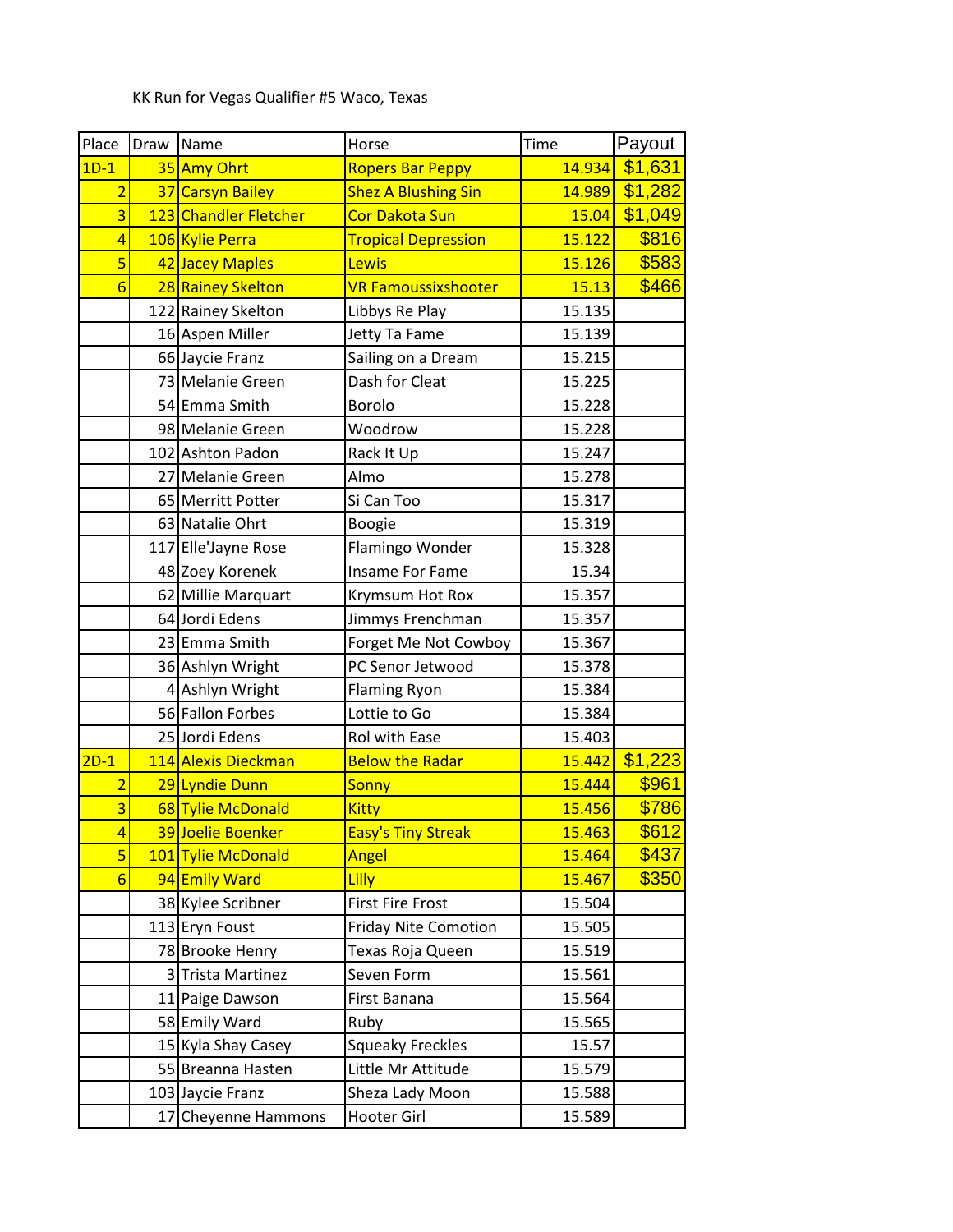|                 |    | 87 Terryn Harvey     | Ms Bold Moonlight           | 15.608 |       |
|-----------------|----|----------------------|-----------------------------|--------|-------|
|                 |    | 1 Emma Smith         | Frenchmans Cheyann          | 15.61  |       |
|                 |    | 126 Jaycie Franz     | <b>VF Famous Streaker</b>   | 15.61  |       |
|                 |    | 75 Grace Jackson     | Flashy Nick Bar             | 15.62  |       |
|                 |    | 104 Sage Tomeu       | Chasin A Dream              | 15.623 |       |
|                 |    | 13 Victoria Procter  | Oaks Easy Too Dash          | 15.634 |       |
|                 |    | 100 Audrey Chandler  | Smooth Talkin Devil         | 15.662 |       |
|                 |    | 89 Jaden Usher       | Dakota                      | 15.664 |       |
|                 |    | 72 Abigail Page      | <b>Act A Fool</b>           | 15.681 |       |
|                 |    | 44 Taylor Zbytek     | Anne's Royale Peppy         | 15.687 |       |
|                 |    | 53 Kacie Kithcen     | Another Moonpie             | 15.69  |       |
|                 |    | 99 Millie Marquart   | PM Life is Good             | 15.694 |       |
|                 |    | 107 Lexie Foley      | Kinf Freckles Rock          | 15.697 |       |
|                 |    | 10 Riggs Brackney    | Earl                        | 15.706 |       |
|                 |    | 32 Sinclair Schiller | Jazzing Jet Deck            | 15.713 |       |
|                 |    | 2 Sinclair Schiller  | Count Hickory Sun           | 15.714 |       |
|                 |    | 60 Katie Vice        | Chrissy                     | 15.726 |       |
|                 |    | 34 Regan Butler      | Fair To Do                  | 15.729 |       |
|                 |    | 92 Jacquelyn Graff   | Elle                        | 15.744 |       |
|                 |    | 59 Jorey Maples      | Sabe                        | 15.747 |       |
|                 |    | 74 Zoey Korenek      | Solanos Tulsa               | 15.754 |       |
|                 |    | 9 Mikayla Whitmire   | <b>Azucars Fantasy</b>      | 15.78  |       |
|                 |    | 118 Makynna Baldwin  | Norfleets Valley Girl       | 15.78  |       |
|                 |    | 124 Riley Parker     | Miss Peppy Jose             | 15.805 |       |
|                 |    | 33 Aly Jurica        | Poco                        | 15.816 |       |
|                 |    | 88 Chainey Weitz     | RockStar                    | 15.818 |       |
|                 |    | 116 Brooklyn Lozano  | Ronis Money Talk            | 15.82  |       |
|                 |    | 50 Jakelyn Primrose  | Major                       | 15.862 |       |
|                 |    | 41 Summer Pierce     | HL Peptos Playgun           | 15.882 |       |
|                 |    | 90 Brooke Peterson   | Son of a Gunsmoke           | 15.885 |       |
|                 |    | 61 Ceeli Pinkston    | Heza Beach Bug              | 15.899 |       |
|                 |    | 85 Emily Williams    | Nic Goes Hollywood          | 15.902 |       |
|                 |    | 45 Aubree Godwin     | Jetalito                    | 15.907 |       |
|                 |    | 12 Taylor Zbytek     | Hanks Flyin Hope            | 15.919 |       |
| $3D-1$          |    | 26 Avery Foegelle    | <b>Cashen Your Dreams</b>   | 15.942 | \$816 |
| $\overline{2}$  |    | 70 Spring Pennington | <b>Triangles Gold Girl</b>  | 15.997 | \$641 |
| $\overline{3}$  |    | 20 Hailey Moore      | <b>Bully's Nonstop</b>      | 16.031 | \$524 |
| $\overline{4}$  |    | 115 Lauren Mancha    | Rosie                       | 16.032 | \$408 |
| $\overline{5}$  |    | 51 Londyn Ross       | <b>A Hero Spotted</b>       | 16.071 | \$291 |
| $6\overline{6}$ |    | 112 Jordan Jackson   | <b>Tipper</b>               | 16.125 | \$233 |
|                 |    | 21 Natalie Ohrt      | Gracie                      | 16.139 |       |
|                 |    | 19 Hope Rhodes       | Cheyanne Moon               | 16.14  |       |
|                 |    | 67 Sinclair Schiller | Mr Jaybird Five             | 16.146 |       |
|                 | 47 | Kyla Shay Casey      | <b>BLH Jackzan Pine Lee</b> | 16.156 |       |